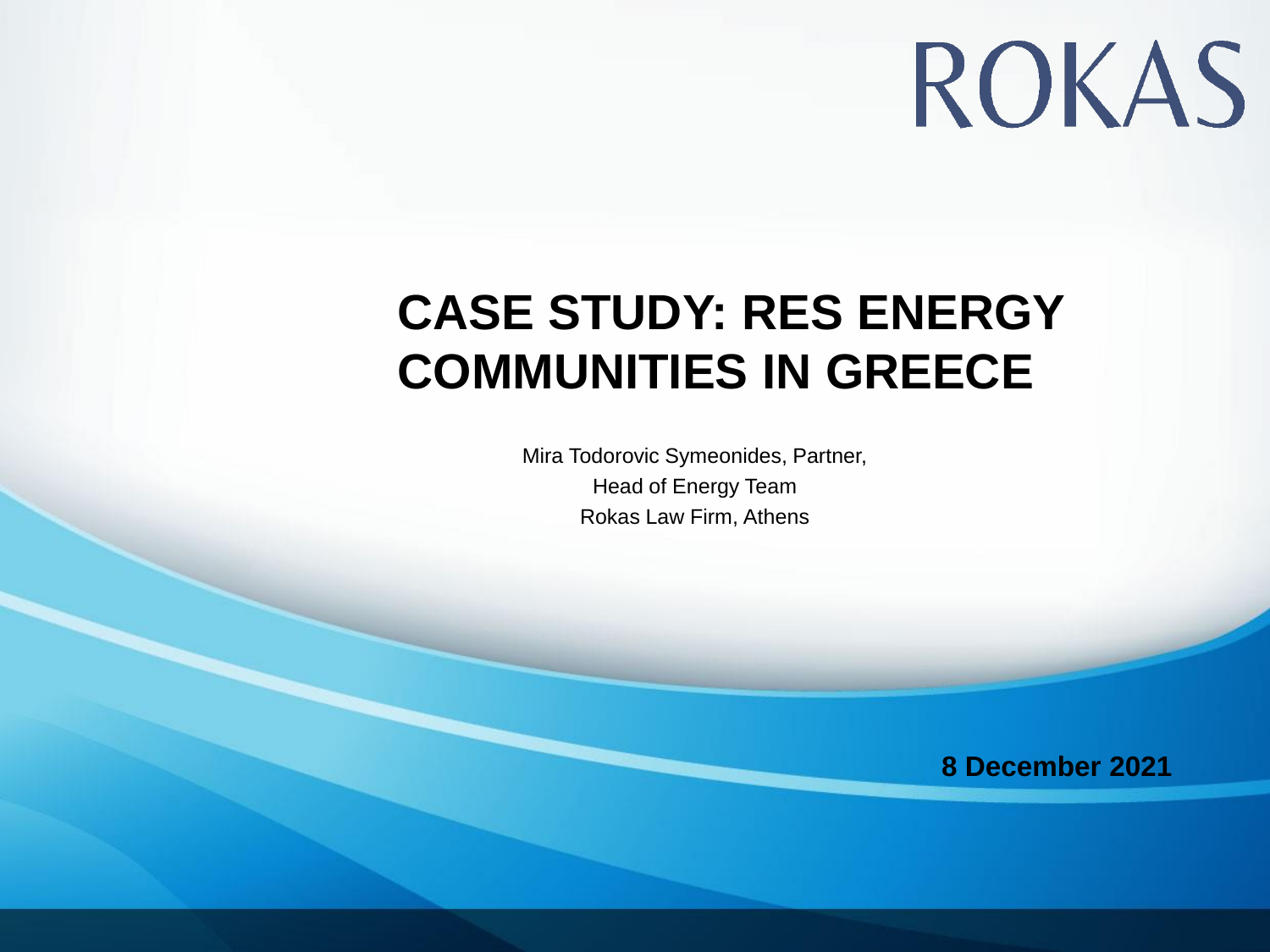### EU RES DETECTVE 2018/2001/EU

#### **RES EC: Who should participate and what benefits are expected?**

The participation of local citizens and local authorities in renewable energy projects through RES EC has resulted in substantial added value in terms of local acceptance of renewable energy and access to additional private capital which results in local investment, more choice for consumers and greater participation by citizens in the energy transition (Recital 70).

MS should take into account the positive impact on regional and local development opportunities, export prospects, social cohesion and employment opportunities, in particular as concerns SMEs and independent energy producers, including renewables self-consumers and RES EC (Recital 63).

Empowering jointly acting renewables self-consumers also provides opportunities for RES EC to advance energy efficiency at household level and helps fight energy poverty through reduced consumption and lower supply tariffs (Recital 67).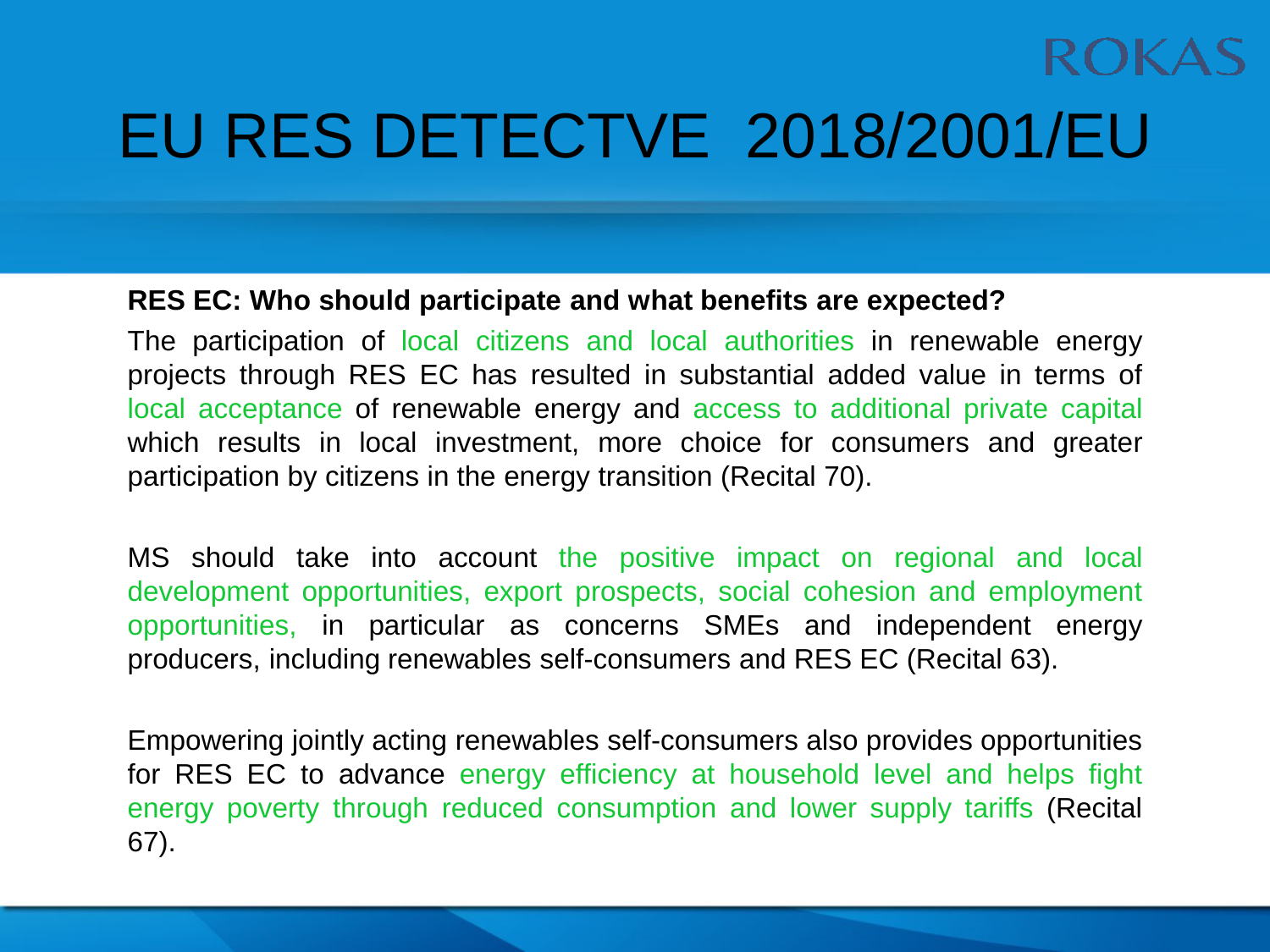### EU RES DETECTVE 2018/2001/EU

#### **RES EC: competing large-scale players**

Member States (MS) should ensure that renewable energy communities (**RES EC**) can participate in available support schemes on an equal footing with large participants. Measures that may be undertaken by MS: providing information, providing technical and financial support, reducing administrative requirements, including community-focused bidding criteria, creating tailored bidding windows for RES EC, or allowing small installation RES EC to be remunerated through direct support (Recital 26).

The specific characteristics of local RES EC in terms of size, ownership structure and the number of projects can hamper their competition on an equal footing with large-scale players, namely competitors with larger projects or portfolios (Recital 71).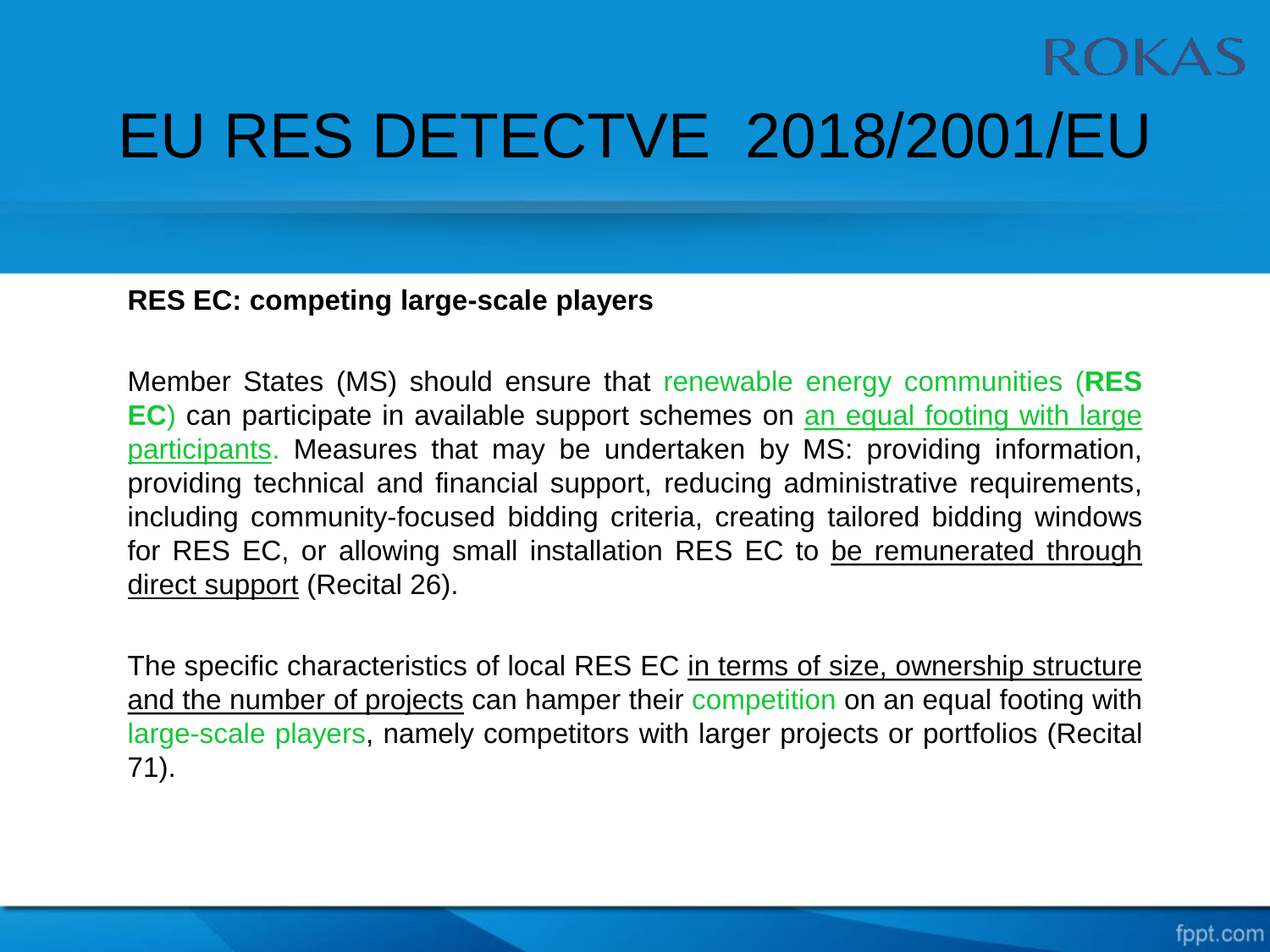# EU RES DETECTVE 2018/2001/EU art. 22

#### **MS shall ensure that**:

.

- final customers, in particular household customers, are entitled to participate in a RES EC while maintaining their rights or obligations as final customers; and

- RES EC are entitled to a) produce, consume, store and sell renewable energy; b) share, within the RES EC, renewable energy that is produced by the production units owned by that RES EC; c) and access all suitable energy markets both directly or through aggregation in a non-discriminatory manner.

MS should provide an enabling framework to promote and facilitate the development of RES EC.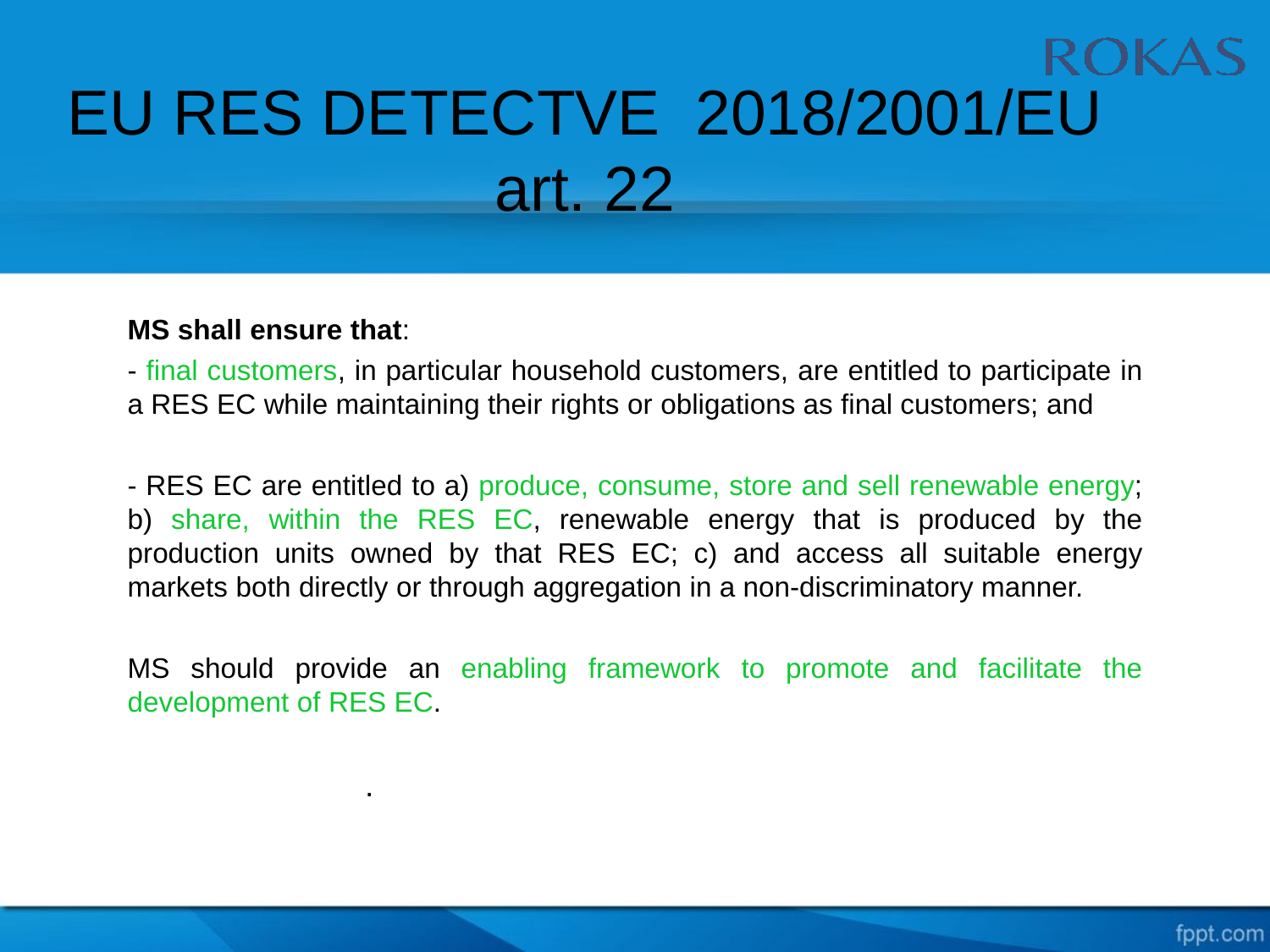# Serbian RES law (OJ 40/22.04.2021) on EC

RES EC is a legal person established according to the principle of open and voluntary participation of its members, which is controlled by its members whose residence or registered office is in the vicinity of the location of the renewable energy power plants which is owned or developed by this legal person..

**Members**: a natural or legal person, as well as local self-government units and other forms of local self-governance. A company, and/or entrepreneur may be a member of a EC, under the condition that electricity production from renewable sources does not represent their predominant commercial or professional activity.

**Scope:** The primary scope of establishing an EC is the use of renewable energy sources to meet the energy needs of members of the community. Thus it may produce, consume, store and sell renewable energy, and it may access all energy markets, directly or through aggregation.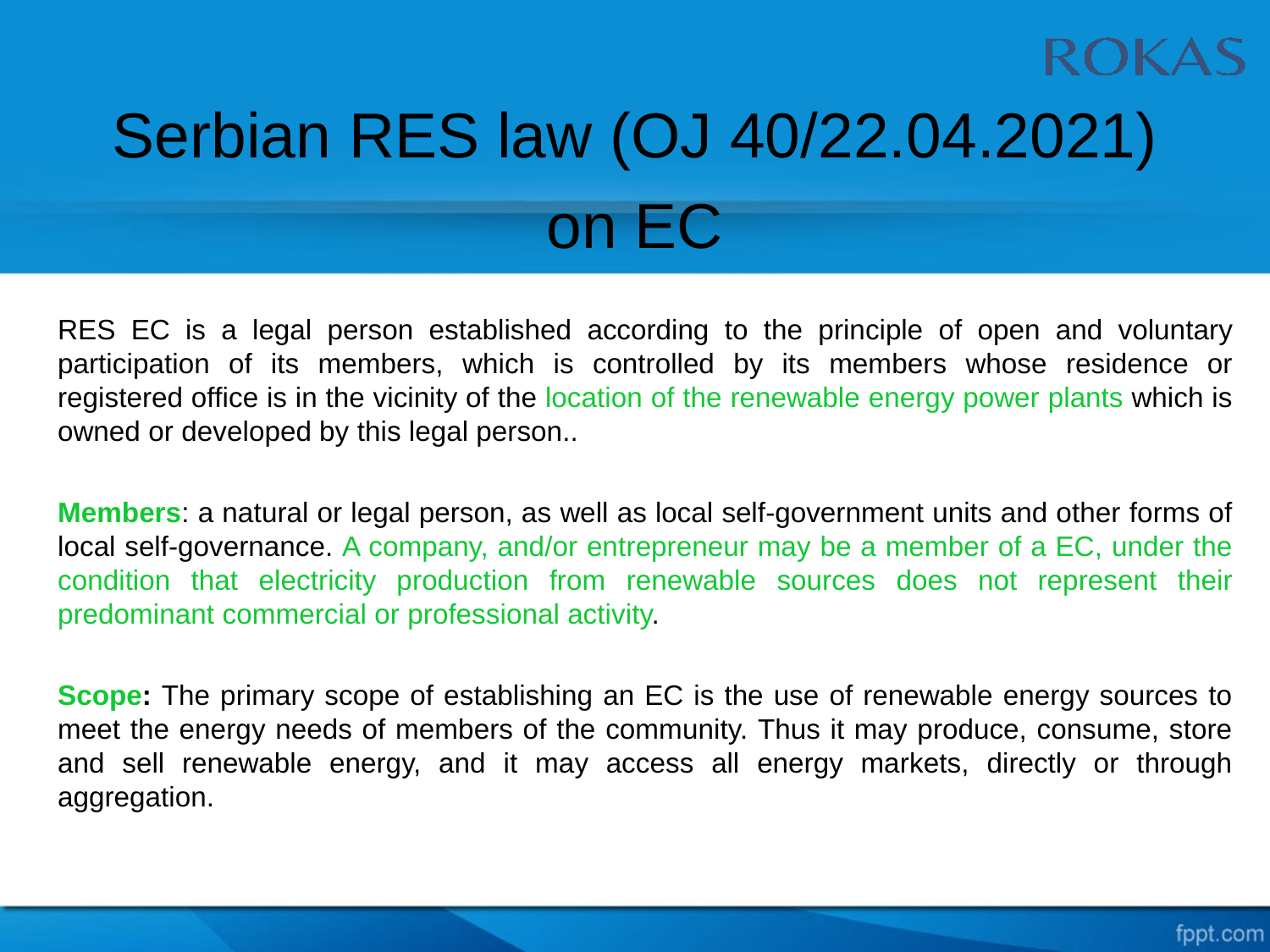### Introduction of EC in Greece in 2018

- Law 4513/2018 (OJ A 9/23.01.2018), henceforth **the EC Law**, as amended 4 times since;
- The **scope** of EC isto promote, among others, social economy and solidarity, innovation in energy, energy sustainability, energy production, storage, self-consumption, energy supply and distribution, energy safety on the islands, and to increase energy efficiency in final consumption on local and regional level and use of RES and High Efficiency Cogeneration of Heat and Power (HE-CHP), and sustainable transportation;
- **EC** are legal persons and are registered in the Commercial Register of Companies **(GEMI);**
- **Members of an EC may be:**Individuals; Private or public legal entities; the respective local administration authorities of Grade A (Municipalities) of the region of the seat of an EC (or of the location of its plant); the respective local administration authorities of Grade B (Prefectures) of the region of the seat of an EC.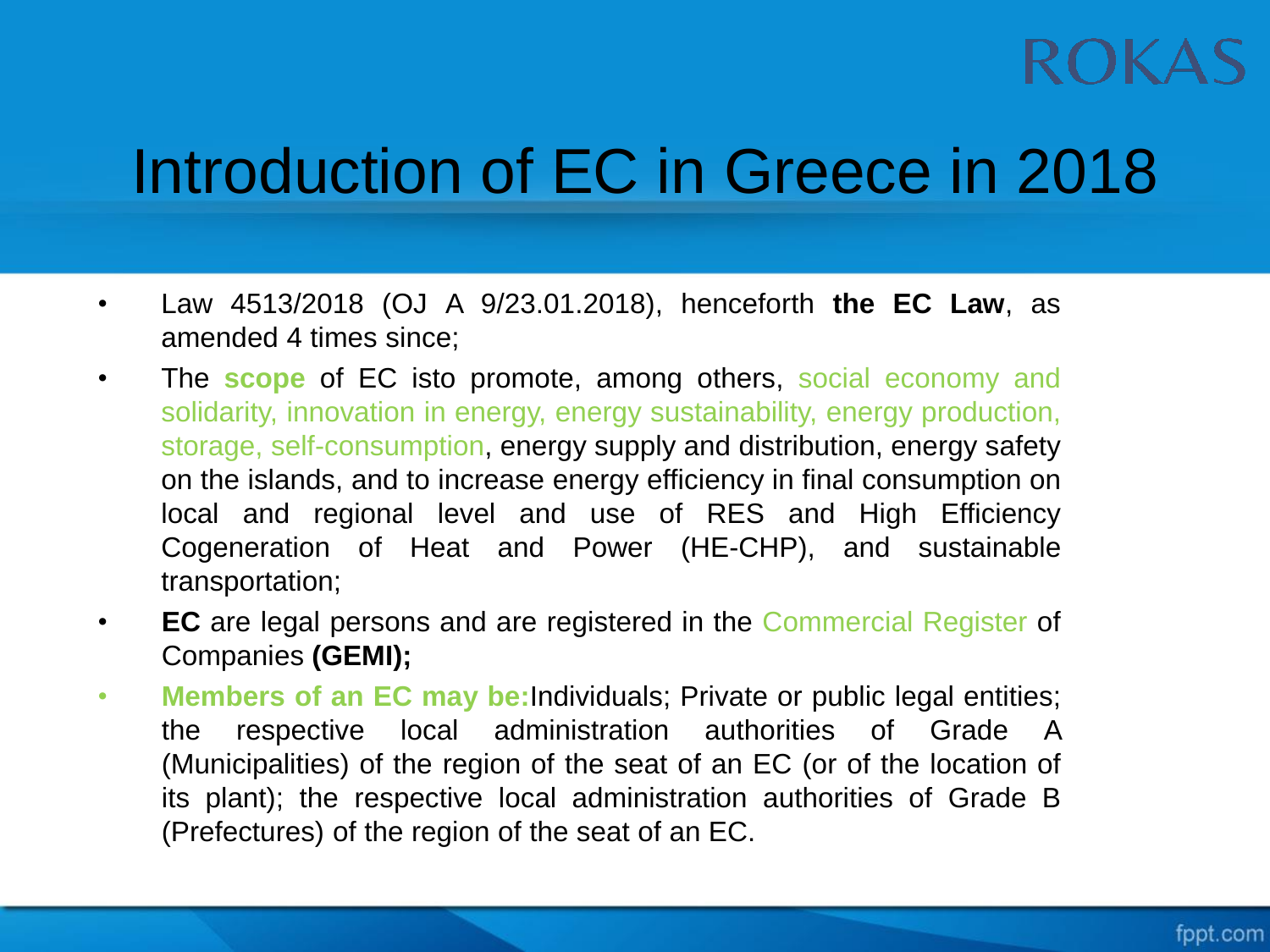#### Local Members

The minimum number of members an EC may have are :

5, if all members are pubic legal entities (non-local administration authorities) or private legal entities or individuals;

3, of which at least 2 members are local administration authorities, while the rest of the members are public or private legal entities or individuals;

2, if both members are local administration authorities of Grade A (Municipalities) on islands with population below 3.100 inhabitants.

At least 50%+1 of the members of the EC should be related to the location of the EC's seat. Specifically, the individuals–members of the EC, should have the ownership or usufructus right of land situated within the region in which the seat of such EC is, or must be citizens of such Municipality, whereas the legal entities that are members of such EC should have the seat within the region of the EC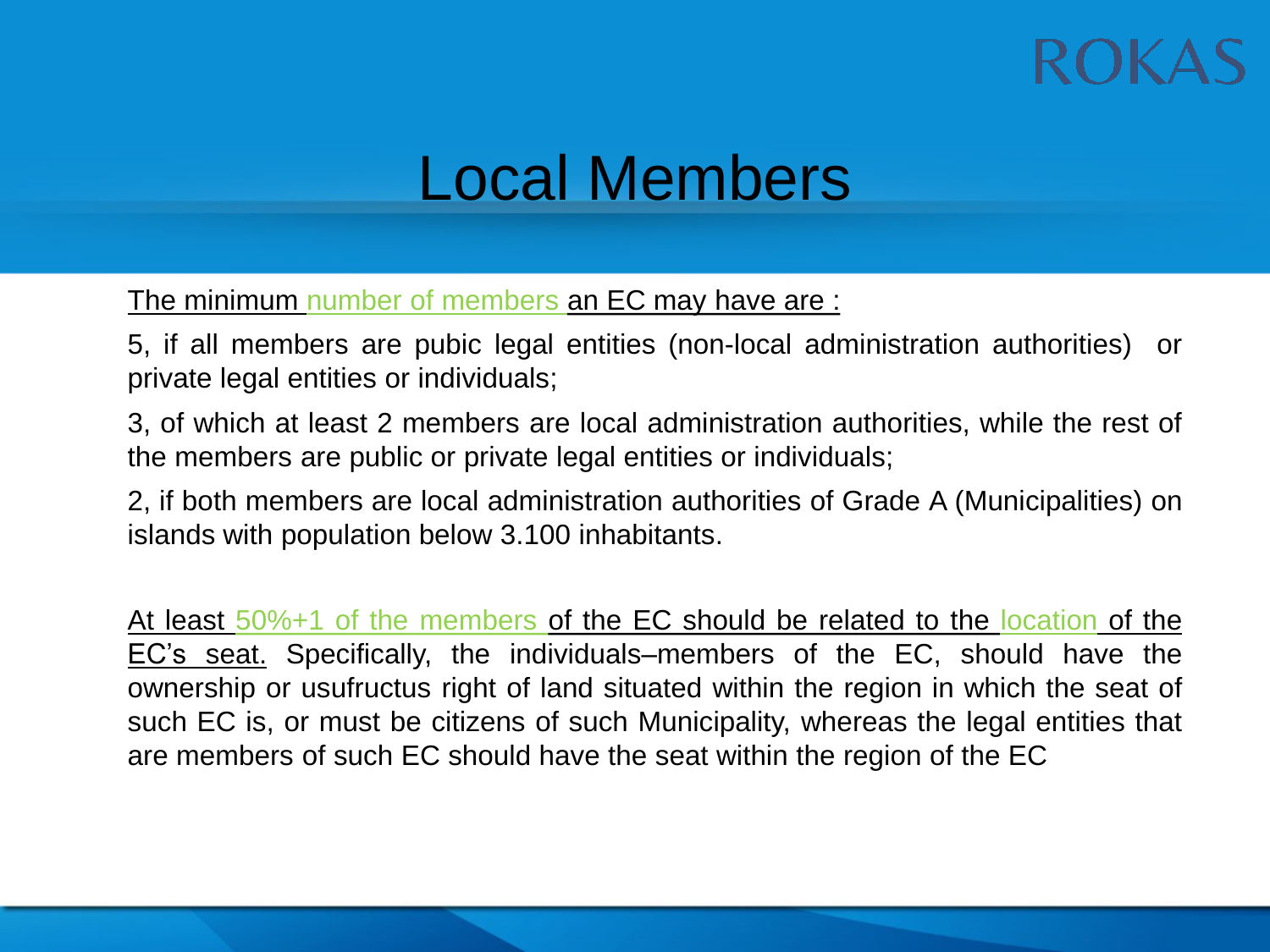## Members of an EC

- A member of one EC, other than a local administration authority, which has been established for the production of electricity from RES or HE CHP or Hybrid Plants, which acquire operational state aid (meaning FiT or FiP) may not be a member of other EC with the same scope, operating in the same Region of Greece. This is controlled by the grid operators during the processing of applications for the connection to the grid.
- With the exception of the local administration authorities, whose participation may be 40% (or 50% is small islands' communities), the law limits the participation of any member of the EC to 20% of its capital.
- Each EC member may have only one vote in the General Meeting, regardless to its share in the capital.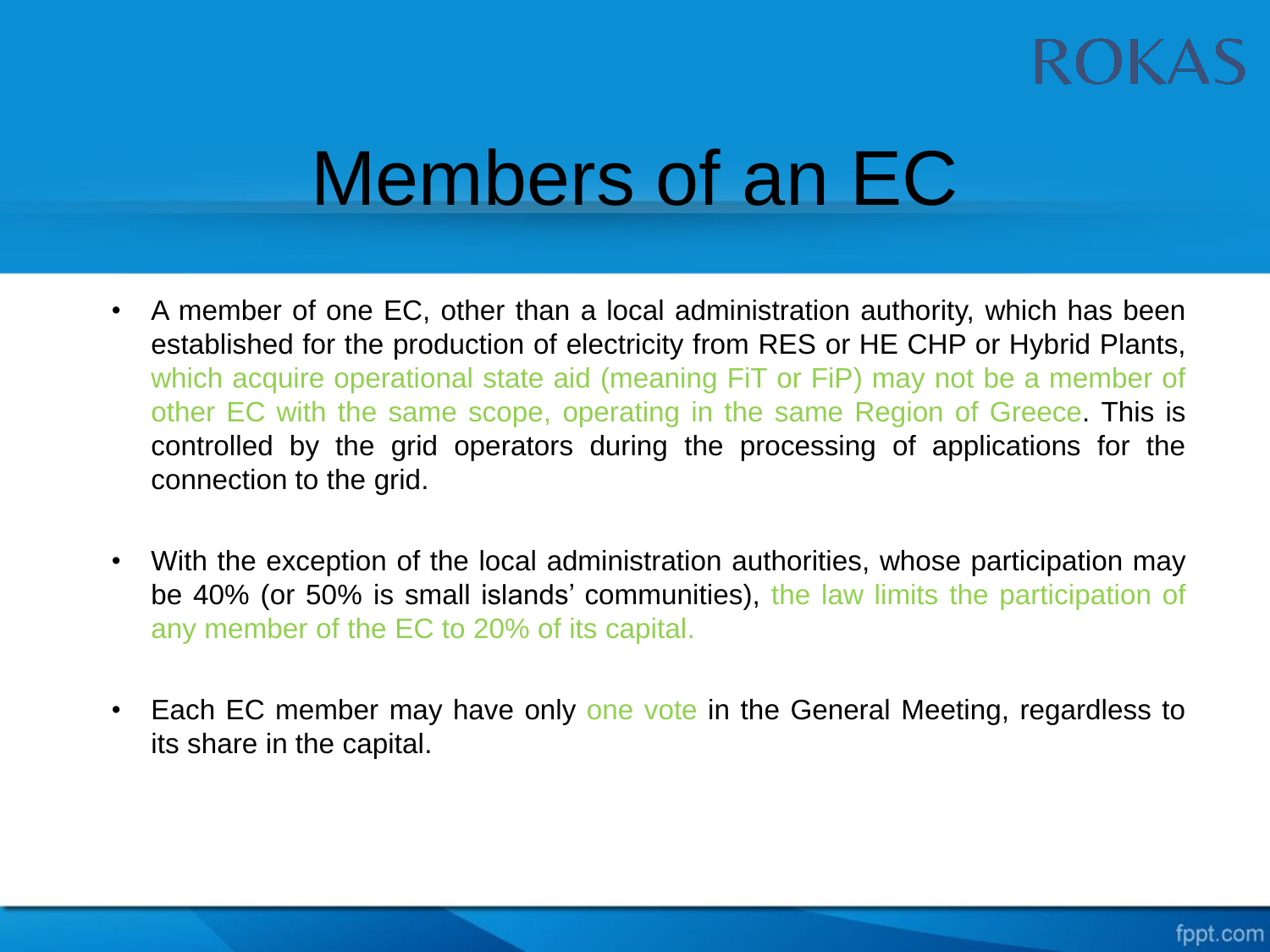### ROKA

## For-Profit EC

- ECs are, as a rule, non-profit organizations, but are entitled to distribute profit if they have: at least 15 members (or 10 in case of islands with population below 3.100 inhabitants),  $50\% +1$  of which are individuals.
- Licenses for production of electricity may be transferred only to an ECs which has seat within the same Prefecture.
- The ECs may also sell their RES licenses to individuals or legal entities, in which case the RES project **forfeits the privileges** regarding the consideration to be paid, the exemption from the auction procedure, and the priority for obtaining the production license and the final connection terms.
- The same applies in case the EC merges in any way so as to transform into a corporation.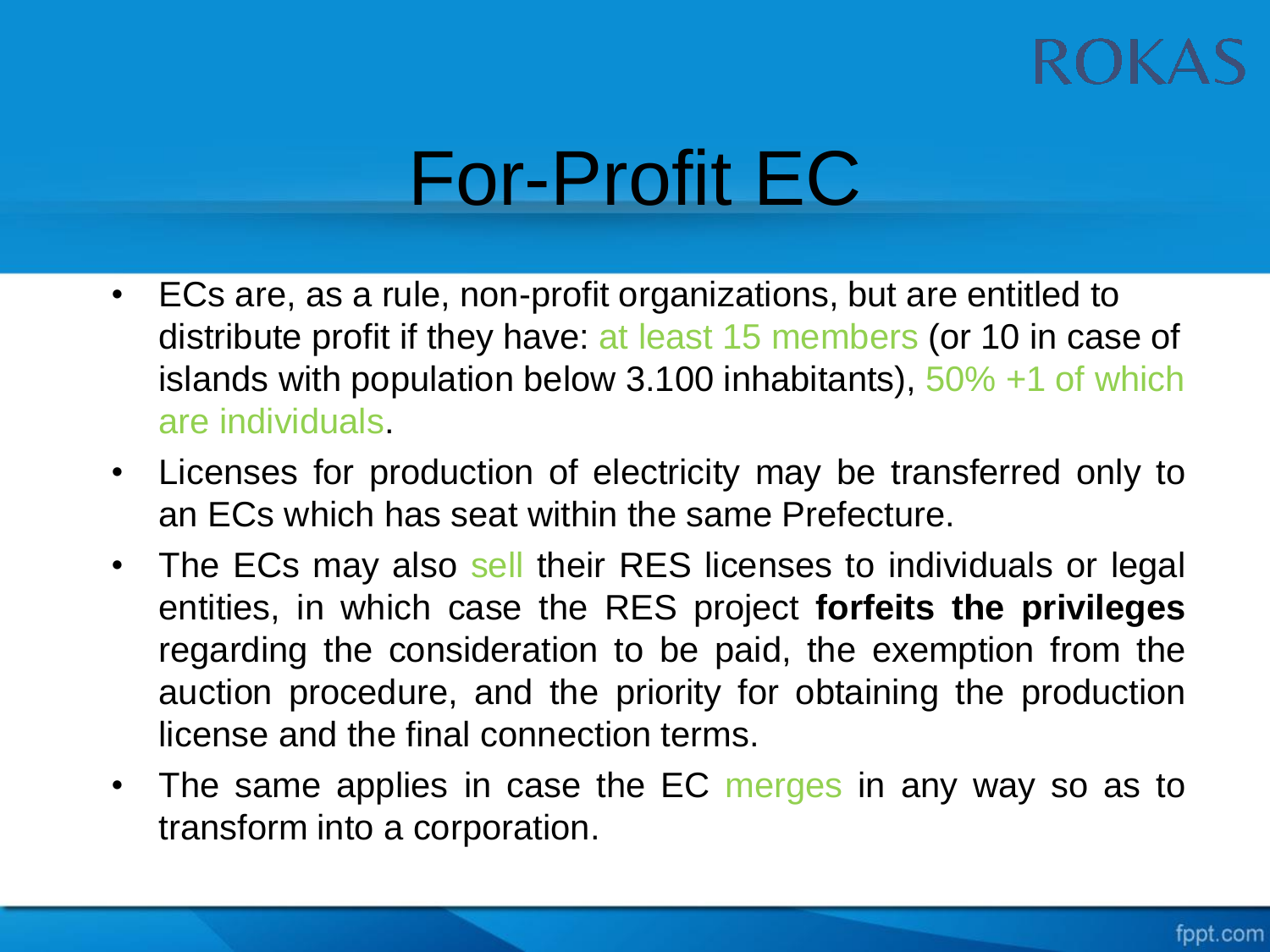#### ROKA

### Benefits 1

#### a) **Feed in Tariff without auction**

An individual or a legal entity directly or indirectly through participation in its management or shareholding, with any percentage of participation, is prohibited from concluding agreement on operational aid without participation in auction procedures (FiT) if it already participates in 2 plants of the same technology for which FiT agreements have been concluded and the auctions for the reference prices are being organized for the RES technology in question. The application of this rule is monitored by RAE and by the System and Network Operators. This rule applies also to EC with exception that the maximum permitted capacity is **up to 18 MW**.

Further, the general rule is that after 1 January 2021 PV solar plants may conclude Operational State Aid agreements only after participation in auctions (i.e. FiP). Exceptionally, EC may not after 1 April 2022 conclude more than 2 Operational State Aid agreements without participation in auctions (i.e. FiT) only for up to 2 plants with capacity of up to 0.5 MW. Exceptionally, the above time limits are extended for one year for the solar plants developed in the Region of West Macedonia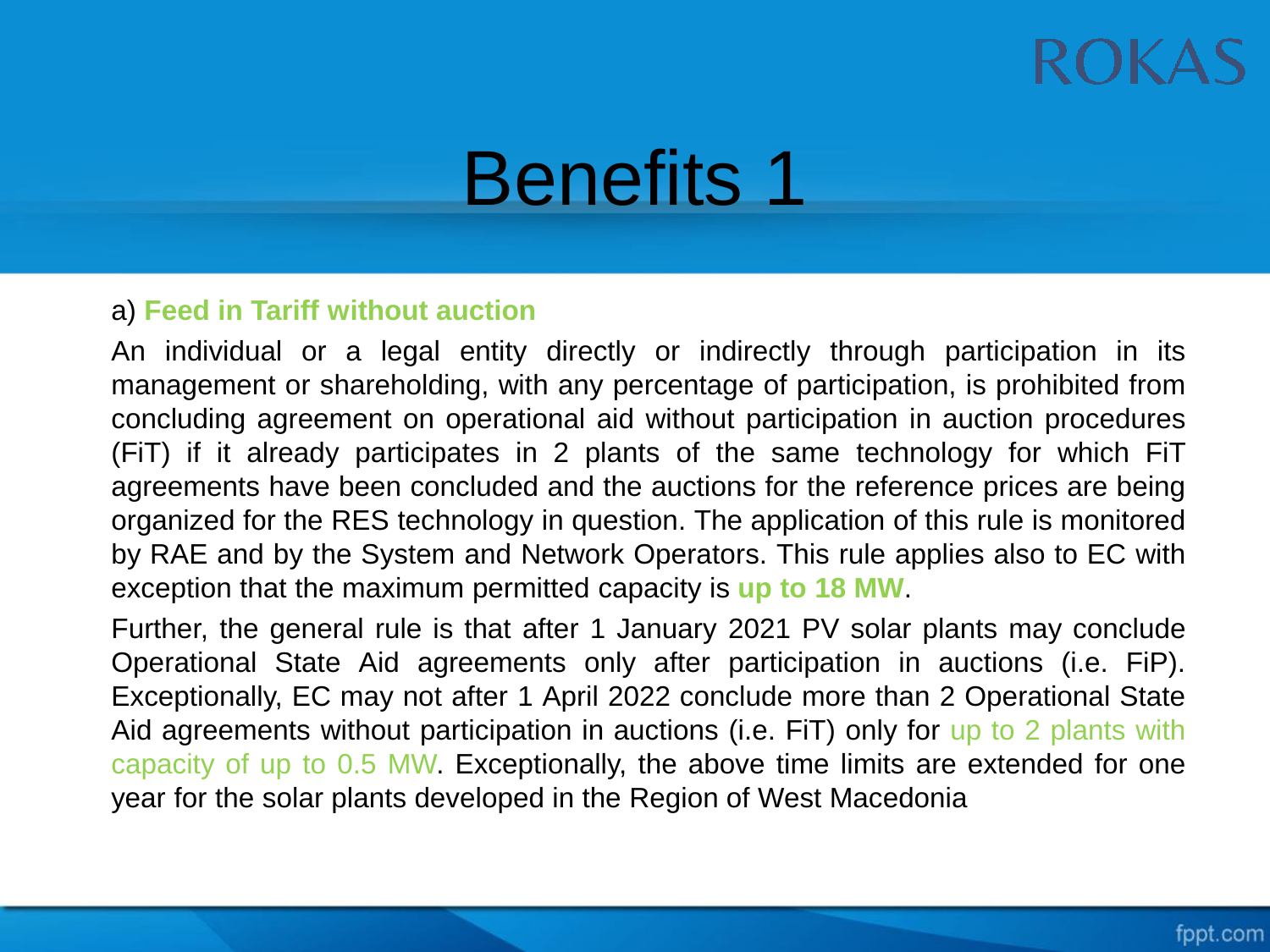## Benefits 2

#### b) **Increased FiT**

Up to 31.12.2020 the FiT for solar PV of EC which do not participate in the RES Auctions was determined to be equal to the average price of the three consecutive competitive procedures for PV (of the same category of PV or if such were not organised than of the PV which have been organised) held previous to the one before the respective application, increased for 10%

Subsequently on 26 March 2020 the Ministerial Decision no. 30971/1190 was issued (OJ B' 1045/2020) which changed the above way of calculation of the reference prices, thus the new prices applied from 01.01.2021.

It provides for a new relevant category i.e. 30 g PV solar energy plant of EC with capacity from 200 kW to 1 MW equal to the average form the three last auction reference prices for PW solar plants increased for 10%. The basis for the calculation of the monthly FiT for the category 30 g is  $65 \in$ /MW, while the correction reduction rate for this category is 7.4%. These rates apply to the plants which start operation after 01.01.2021.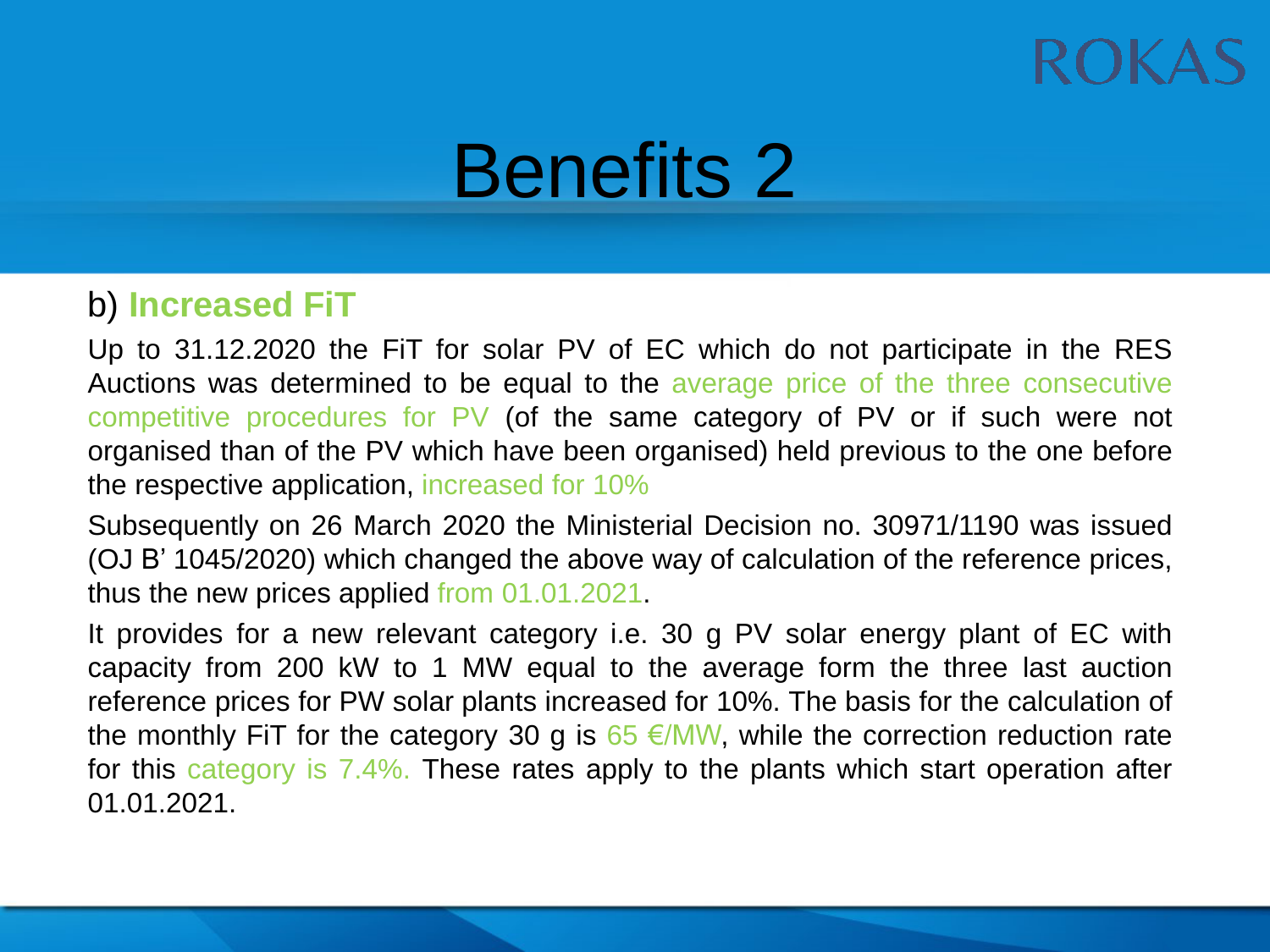### ROKA

## Benefits 3

#### **c) Connection to the grid**

Applications of the ECs for the issuing of grid connection terms are evaluated by the respective authorities with priority

However, this priority does not apply for the joint application towards ADMIE for the granting of connection terms by stations that have a total capacity exceeding 8 MW

#### d) **Saturated grid**

An individual or legal entity, directly or indirectly through participation in its management or shareholding, with any percentage of participation, may submit only one application for obtaining of binding offer for connection to a saturated grid for a PV solar plant up to 400 kW for each saturated grid. However, an EC may submit applications for maximum 8 plants per EC

#### **e) Other**

- Priority for processing of applications for issuing of production license and environmental approvals;
- Reduced charges for services of joint representation on the market;
- Reduced amounts of bank guarantees etc.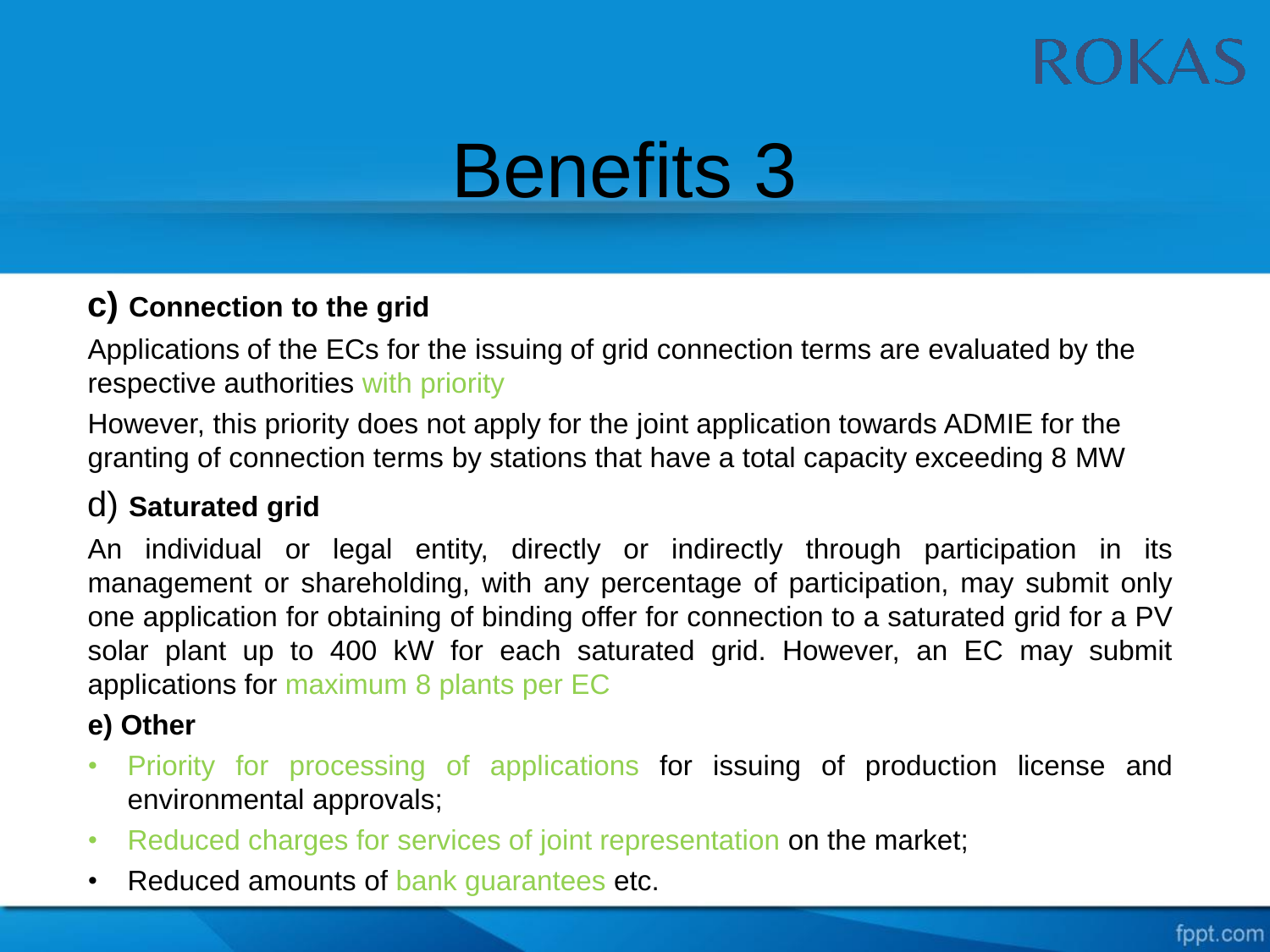## Implementation

- Massively accepted and developed in various Prefectures of Greece;
- Research as of December 2020 shows that at the time there were 409 EC registered in Greece; number of members from 5-150, but 75% had 10-20 members; the preferred activity electricity production from PV solar; only 3 were operational selling electricity for profit;
- Not all are genuine EC; July 2021 report of the Distribution Network Operator (DEDDIE) states that only in 2021 DEDDIE has received 1.500 applications for the connection to the grid by RES EC for the total of 1200 MW, but only 30 of them have either more than 60 members or local authorities as members;
- In the period from 2018 until July 2021, 1017 EC were established (984) currently active) and 432 plants were built of the total capacity of 300 MW;
- Risk of having Greek and foreign investors behind local legal entities;
- Increase of control and, if necessary, further adjustment of legislation.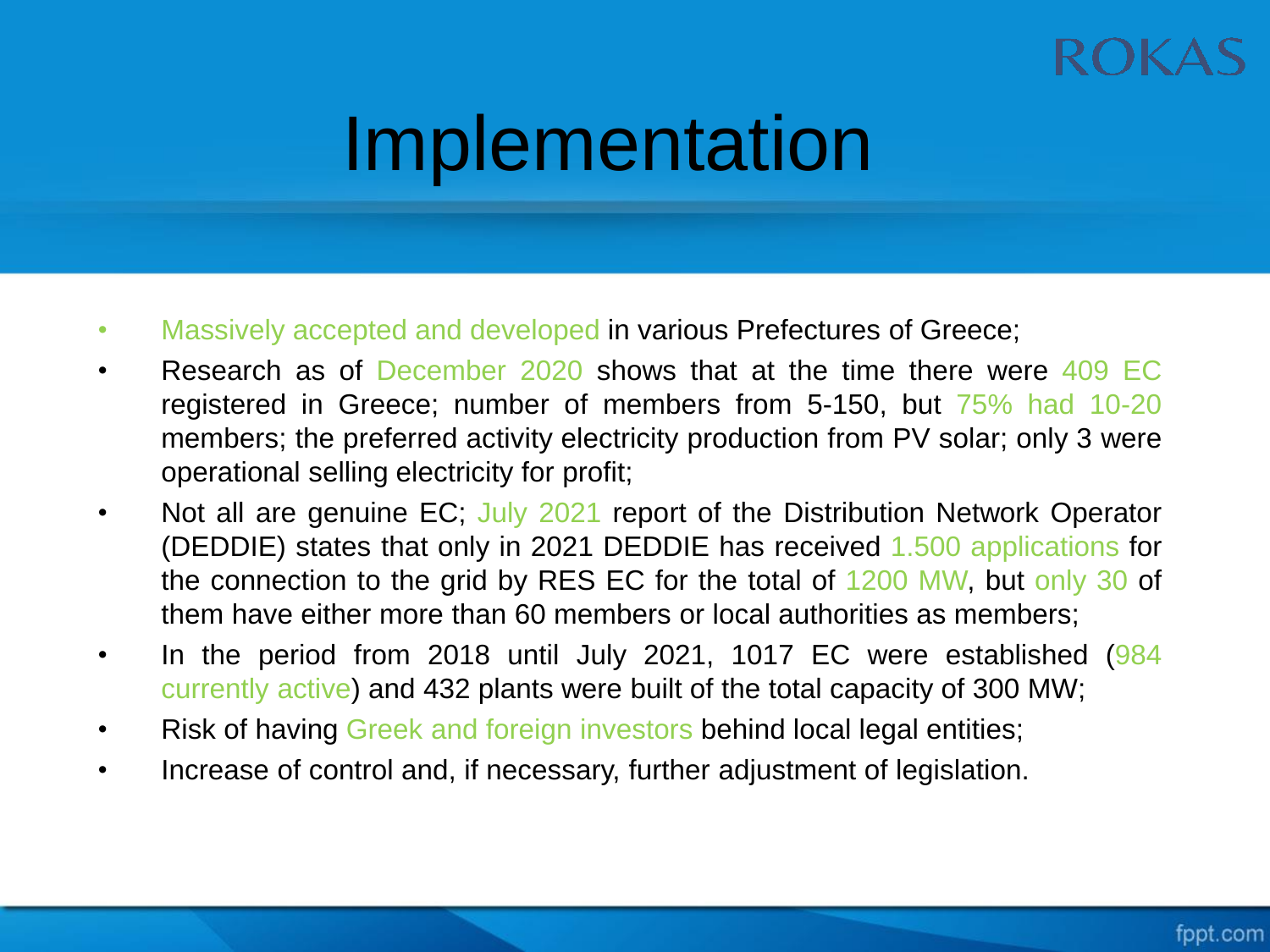## **Conclusions**

- Great opportunity for developing of RES, reducing the cost of electricity for consumers or even earning profit by the consumers, promotion of RES, strengthening of energy democracy;
- The current obstacles should be addressed to encourage individuals and consumers in general. E.g. the issue of bankability of RES EC;
- Establishing of RES EC should be encouraged by the state and even more by the local authorities; Local authorities could play initiative role.
- Good examples in the Prefecture of West Macedonia, with 166 RES EC (as of October 2021) with significant role of the local self-government. Characteristic samples are RES EC formed by the Municipality of Kozani and Florina-Prespes, as well as the Prefecture of West Macedonia in cooperation with 13 municipalities within this Prefecture and the University of West Macedonia. There are also 9 non-profit RES EC which submitted application for Virtual Net-metering. The State is discussing separate line of financing for the RES EC through the Green Fund particularly in the area of previous lignite production units that are being shut down.